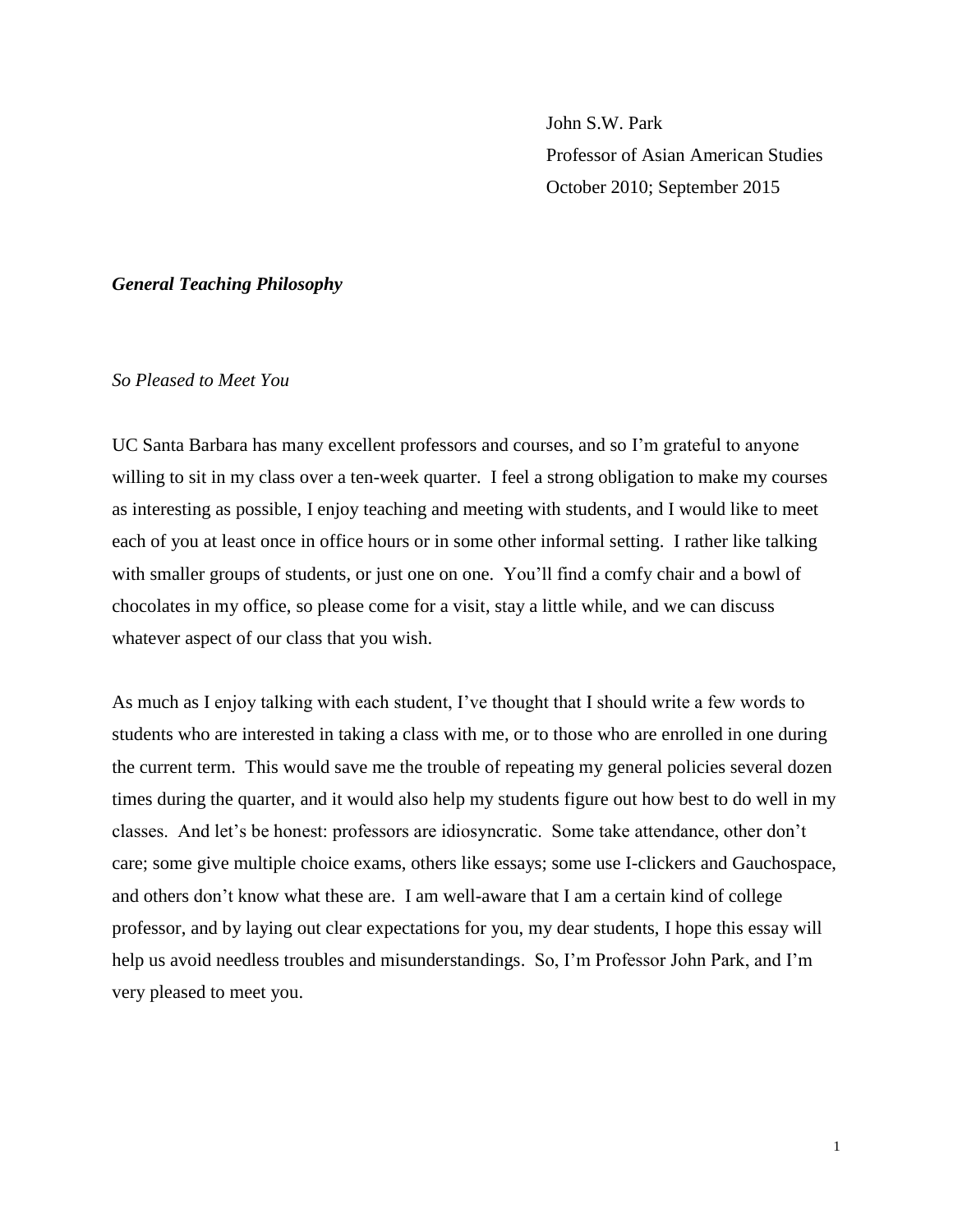#### *The Syllabus*

Please take some time to read it. A good syllabus should state the course objectives right in the first paragraph: "This class is about so and so, some of the subtopics will include this and that, and so the class will be interesting to students who'd like to explore broader themes in thus and such." Now, if you're not somehow remotely interested in so and so, this and that, or thus and such, *it's okay not to take the class*. I know, I know: some of my classes fulfill General Education requirements, you'll need a few classes like this one to graduate, and maybe you'll like my class more than you'd thought. Or maybe you're graduating in a quarter or two and you just don't have a choice. Generally, though, most professors do not like to teach to a student for whom his or her class feels like wheat bread. If you don't like what's on the menu, I won't be hurt at all if you eat somewhere else. It's a big university, and it's not that hard to find something good for you *and* more to your liking than what I'm serving. You'll need to decide soon, too: the drop deadline is at the end of the fourth week every quarter; after that deadline, you're going to get a bill for a whole lot of wheat bread.

Immigration policy, public law, American ethnic history, status and identity-based discrimination, and Anglo American political philosophy—these topics are like hard, dry wheat bread for some people. Man, they hate it. My dear wife can have a slice now and then, but even she can't think of eating that stuff every day, nor would it occur to her to devote her entire professional life to it as I have. And I *have* studied wheat bread most of my adult life, I still read about wheat bread in my free time, I design courses around wheat bread, I write books and articles about wheat bread, I *love* wheat bread. I can talk about wheat bread for hours. Whereas some people see wheat bread as wheat bread, I experience the same loaves through an infinite variety of textures, colors, and flavors. If you like high-fiber wheat bread as much as I do, I'm your guy. Many students tell me after my classes that they themselves didn't realize how wonderful and marvelous wheat bread could be until they had it with me, and that's felt like a great compliment every time I've heard it. Not every student feels this way, though, but to be fair, I did show them what I'm serving right there on the syllabus.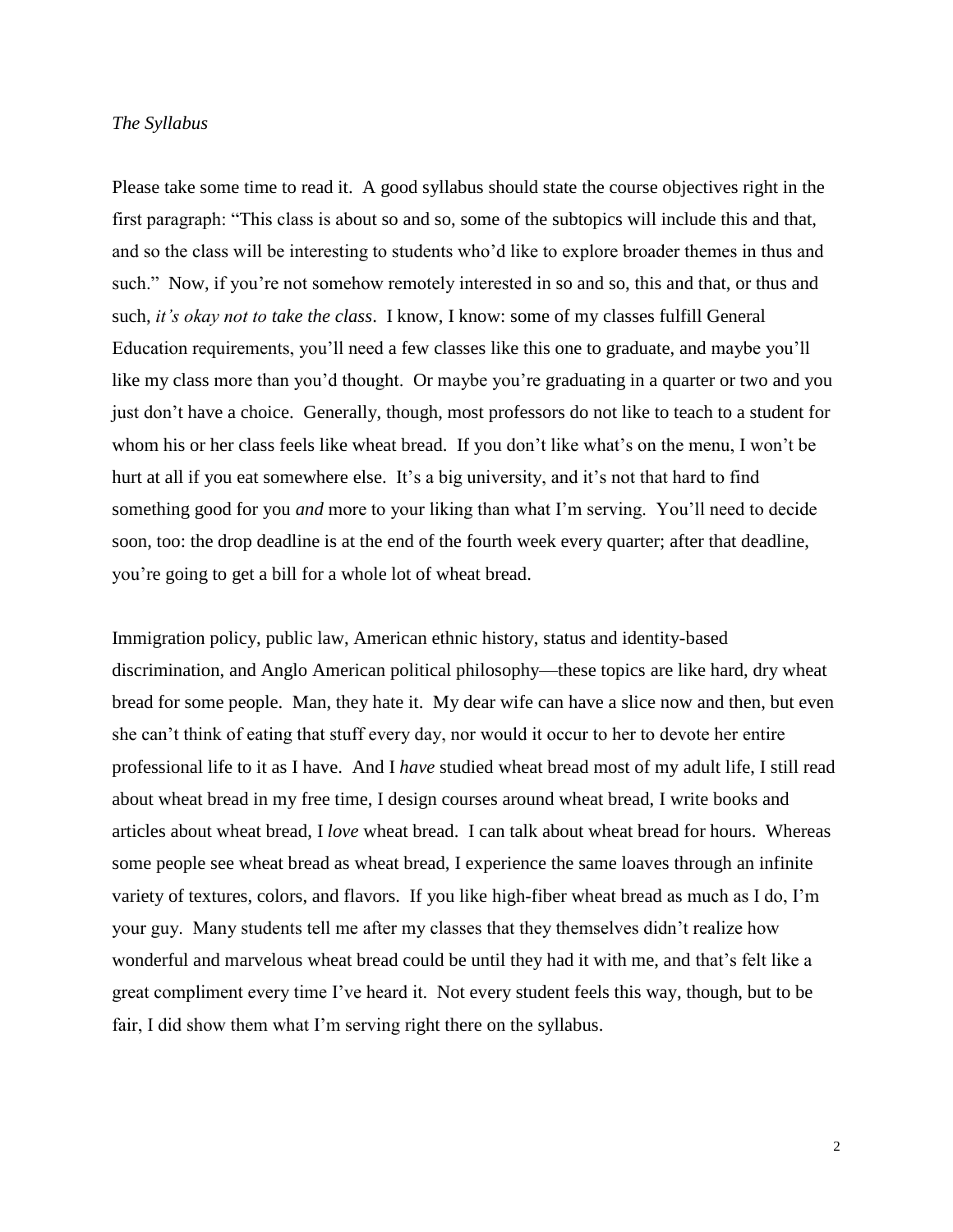Other things on the syllabus are helpful, for me and for you: there's the day, time, and place for the class and for the discussion sections; the location of my office and the phone number there; my email address; the days for each exam, including the final; my office hours; the names and contact info for the teaching assistants; and so on. Please keep all of this handy. There are maybe four or five kinds of questions that I get asked every quarter: "When are your office hours?" "Where is your office?" "What's your email address?" "When is the midterm?" "How much is the midterm worth?" If I had a nickel for every time I've had to answer these kinds of questions, I'd have a trillion nickels. Indeed, the little devil in me has imagined some colorful replies to mix things up: "My office hours are 12 to 2 on Saturday night." "I'm on the tenth floor of HSSB." "My email is chancelloryang@partyschool.edu." "The midterm? Oh, you must have missed it. It was worth 80% of your grade. Sorry." It's better that you just read the syllabus.

## *Readings*

The most important sections of the syllabus are the ones that outline the schedule of readings. My syllabi are always the same: for a ten week quarter, I have ten parts to the syllabus, and I mean for students to read part I the first week, part II the second week, and so on. (For a six week summer course, the organization and schedule are the same, with only six parts instead of ten.) Each section has a title—something like "The Multiracial State" or "Impossible Subjects." All of the readings assigned for that section deal with themes related to that title in one way or another.

I've tried to explain why my syllabi look the way they do, and I suppose it has something to do with the way albums and tapes used to look and feel before ipods. When I was in high school, kids once made tapes by recording songs off of albums—it sounds pre-historic now, but if you liked a girl, or if you were depressed, or if you wanted to share cool bands with your friends, you made a tape. You collected albums with songs having similar themes, then you recorded one by one onto a sixty or ninety minute tape, the kind that goes into a tape deck. (Some of you younger people will have no idea what I'm talking about; for you, it's more like sharing a playlist off of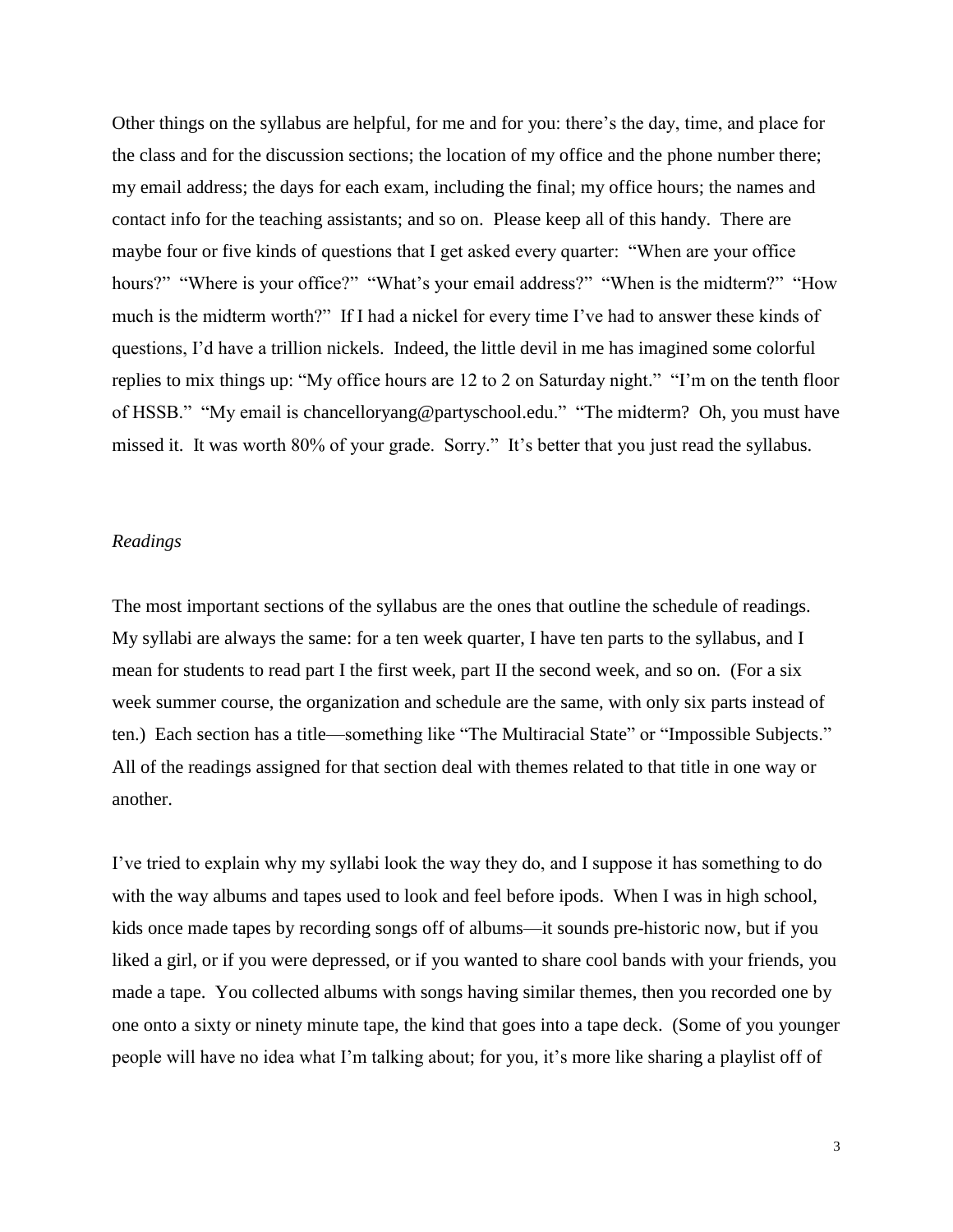iTunes.) If you chose well, other people would admire your most excellent taste in music, and you would be the bomb.

I spend hours selecting the readings in much the same way. For each reading I've picked, I've read at least two dozen other things that just didn't make the cut. Not cool enough, too obtuse, badly written, or interesting to me but likely to bore the heck out of a twenty-year-old. I pick readings either because they are historically significant, like the essay by the late Senator Edward Kennedy, or they are otherwise outstanding in terms of original research or analysis. I know many of the authors I've assigned—they are my colleagues, they were my former professors, people who are senior scholars in my field and great writers, too, quite often all of these at once.

Almost everything I pick is peer-reviewed: in the academic world, when a scholar wants to publish an article or a book, he or she submits the thing to an academic publisher. In turn, the publisher removes the author's identity from the work, then sends it to external reviewers, people who are acknowledged experts in their respective fields. This is what we mean by "blind review" or "peer review"—the author doesn't get to pick his reviewers, and the reviewers aren't supposed to know the identity of author whose work they're reviewing. Most articles reviewed in this way are rejected, either because the research isn't original, it's poorly written, or the analysis is off. Articles accepted for publication are a rather narrow subset of academic work they often *are* quite original, very well-written, and contribute to a compelling debate in one area or another. The best articles and books are cited numerous times, they appear in syllabi across the disciplines, and they inform the work of other scholars. Part of why I love teaching is that I get to share and discuss my favorite works—on my syllabus, you're getting the latest version of Park's Scholarly Mix Tape.

As a student, your job is to read an article or a book chapter with all of this in mind. What is the academic, policy, or legal debate to which the author is contributing through his or her own work? How did the author acquire and collect the evidence upon which he or she makes her claims? Is his or her analysis of that evidence persuasive, compelling, and original? In short, why did the author bother to write this piece, and why is this piece important for other persons interested in this same topic? You should also figure out (if it isn't obvious) why I chose a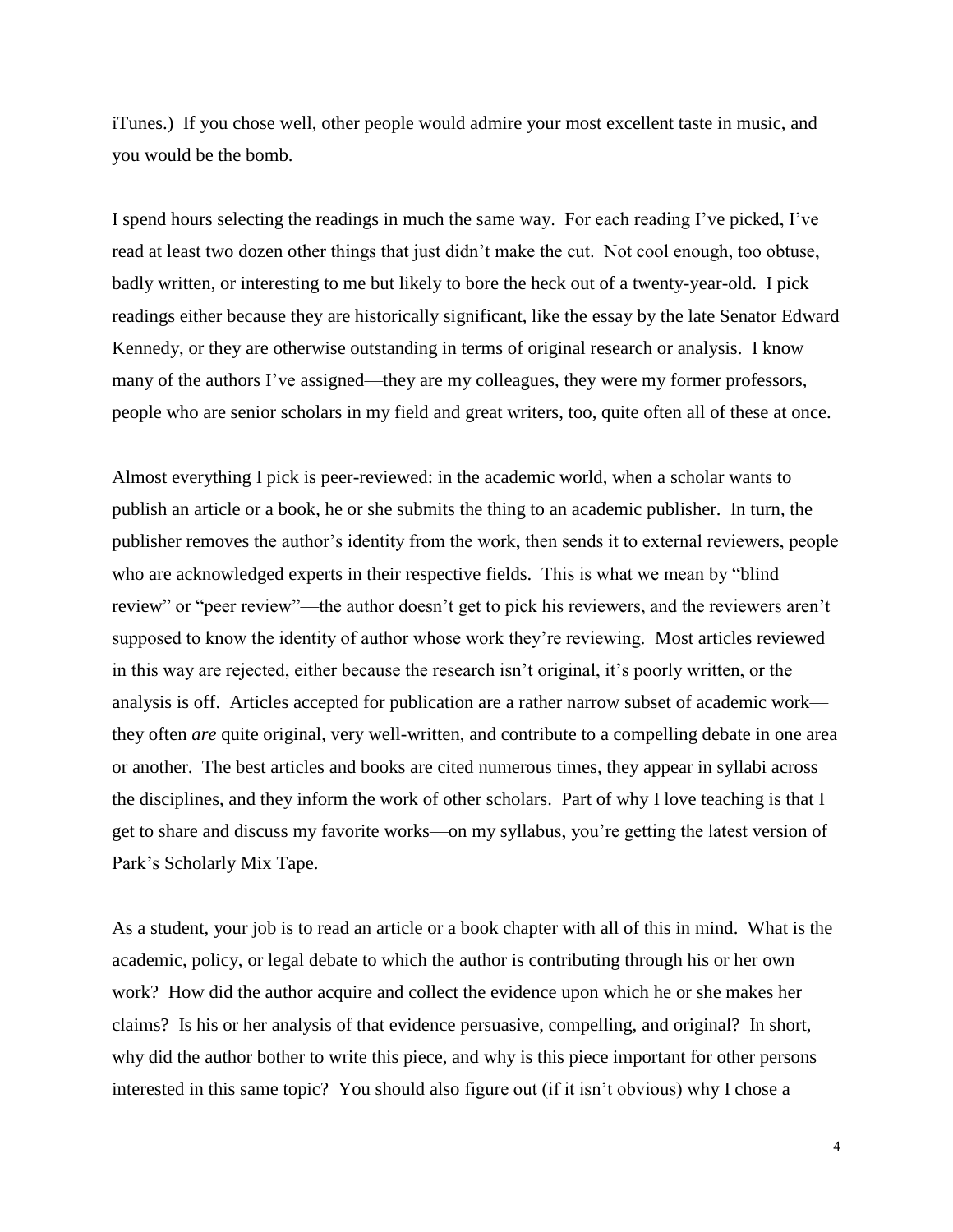particular article for that specific section of your syllabus, and after reading every article, you may want to summarize in a paragraph or two what the thing was about, why it was important, and how it fits with the other materials in the class. Doing this exercise will train you to become more attentive, and in time, the sum of all that work will make you a much more careful reader.

The trouble with many students is that they read without being attentive. That is, they "read" in front of loud televisions or stereos, or in the midst of friends, maybe someone they're dating or hoping to date. All of these situations are distracting—they will impede your ability to pay attention to the central arguments of your readings. Read in a quiet room, either alone or surrounded by people who are also reading. For most of what you're reading, have a pencil handy and take notes. The authors make rather complex arguments about unfamiliar topics, and they use a vocabulary uncommon in regular conversation. Imagine you run into Emile Durkheim in Isla Vista, and he says to you: "One cannot long remain so absorbed in contemplation of emptiness without being increasingly attracted to it. In vain one bestows on it the name of infinity; this does not change its nature. When one feels such pleasure in nonexistence, one's inclination can be completely satisfied only by completely ceasing to exist." Really, Emile, who talks like this? It's profound in its own way, but such sentences require concentration, and as much effort to read (maybe more) as they were to write.

Reading *does* take effort, but it's also like a lot of other things—the more you do it, the easier it becomes, and the easier it becomes, the less it'll feel like work, and then you'll come to a point where it's quite enjoyable. I myself enjoy reading, perhaps more than any other intellectual activity, but it took many, many years of effort to get to there. It's like long-distance running: it's painful and miserable at first when you're not in the best shape, but after you keep at it, it gets easier, it gets to feeling pretty darn good, and then you even look forward to that next run. Those who never run and don't run will have a hard time understanding how anyone can *enjoy* a five or six-mile run; for someone who runs five or six miles on a regular basis, though, the thought of *not* running is terrible. For an avid runner, a full week off feels awful.

Reading can become a pleasure, but more important than that, reading well is a special magic, the most simple and yet the most complex form of communication that human beings have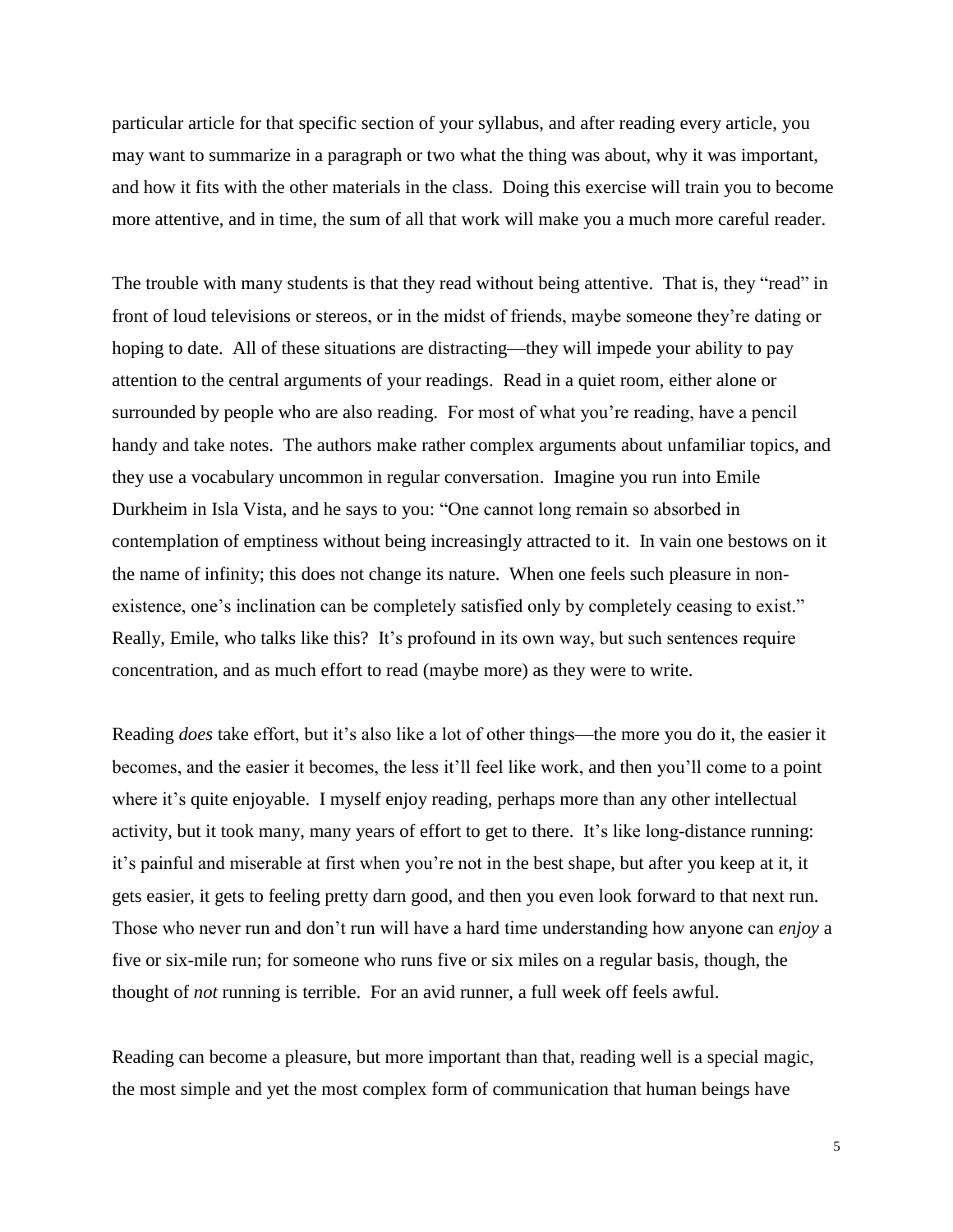created. When an author writes well, when she writes true, her words can transcend time and space, and she can touch and teach readers that she herself may not have imagined. To give an example, I was a different person after reading the works of Hannah Arendt. She died the same year that my family came to the United States, when I was five and she was sixty-nine, and I'm sure she wasn't thinking of a Korean American college kid when she was writing *The Origins of Totalitarianism* or *The Human Condition*. These works changed me, though, and if you read those books now, and take even one of my classes, you'll know what I mean. English was not her first language, nor was it mine, but her writing and my reading, working together like a Wallace Stevens poem, was pure magic. Understanding what she wrote required the lectures of least four different professors, but when I did understand, it felt like an achievement, as if I could hear her voice.

College is a marathon of reading and of thinking. All students would do well to pace themselves, keep up with the readings for each of their classes throughout the quarter, and *absolutely do not wait* until the week or day before an exam to get to the assigned chapters and articles. Anyone who does this is as absurd as someone who, having not prepared at all, tries to get up one morning and finish a 26.2 mile race. It ain't going to happen. One of my former students came to office hours two days before the final exam, he asked for a copy of the syllabus, then he wanted to know, "So, what's going to be on the test? I haven't done the reading, but I really need to pass your class, and so can you just tell me what the most important readings are?" Such predicaments are hopeless.

## *Lectures*

Putting together a good lecture is an art, and the masters make it look easy. It isn't: when I started my first job at the University of Texas, I was a total wreck before larger lecture classes my heart was pounding, I talked way too fast, I broke into a sweat, and all of those fears around public speaking were right there, not to mention the night before and the day after. Just thinking about speaking in front of more than ten people was enough to stress me out. Nowadays, it's not as big a deal, but only because I've had lots of practice and I prepare many hours in advance.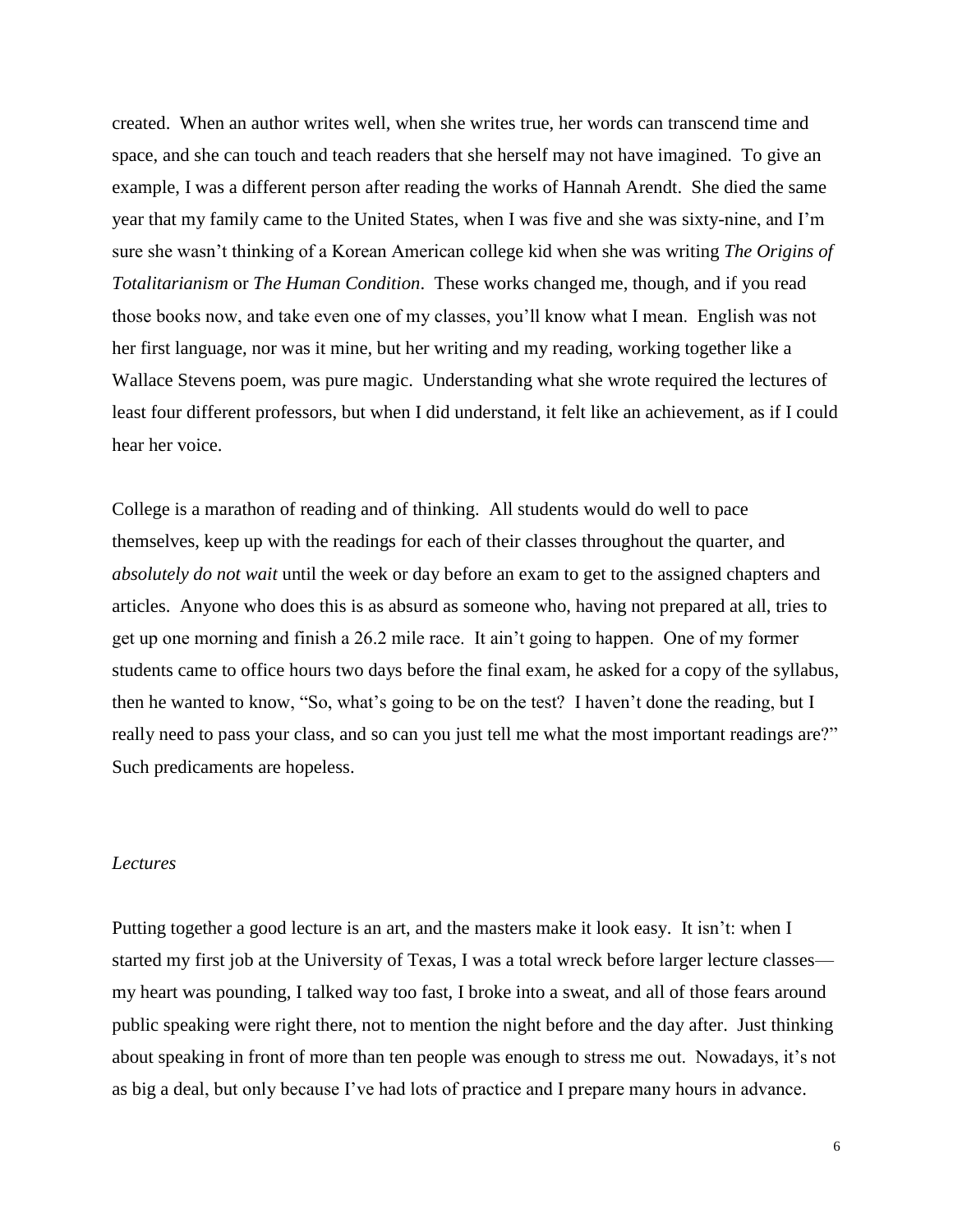Also, at Texas and at UCSB, I looked up the professors who'd won distinguished teaching awards, and I sat in their lectures to see how they did it. My goodness, some of the professors here are awesome in the classroom, and I hope that one day I can be as good as they are now. I've learned a lot, but my lectures are always works in progress; they've become more fun for me to deliver, and I hope you'll enjoy them, too.

For all of my classes, I've designed the lectures so that they'll fit with the readings. If, for example, part VI of the syllabus is about "Immigration Reform, 1980-2000," the lectures for that week will fill out the broader political history of immigration policy and politics during that period, and I'll present a narrative of how leading politicians responded to the powerful economic, social, and international forces that shaped contemporary immigration law. While it's not necessary to do the readings before the same week's lectures, I do tell students that they'll get much more out of lectures if they do just that. (If I'll be talking about themes in part VI on Monday, try to do the readings *before* the Monday of the sixth week.) As you do the readings for that week, questions will come up about this, that, or the other thing—these are often questions that I myself had when I did these readings, or things that I suspected that students wouldn't know prior to the class; in lectures, I'll explain how this, that, and the other relate to what's assigned for that week. By design, lectures will make more sense if you've read ahead, and they'll help clarify what you've been assigned.

About six years ago, I began using PowerPoint in almost all of my classes and lectures, just because the technology is so cool and because I enjoy sharing images and pictures. I spend many, many hours preparing for lecture and putting together the PowerPoint presentations, and I try to select images and texts that are illuminating for the central themes in the class. But I don't distribute these presentations in any electronic form. A few years ago, another instructor took my lectures off of my password-protected website, slapped his name on them, and thus stole my lectures. I was very, very upset, but I learned an important lesson about being more careful with this kind content in our digital age. Since then, I'll only share my lecture slides with students who've had to miss class for an urgent reason, either because they were ill or because of some other emergency. In those cases, I can print you a hard copy if you wish, so long as you promise to destroy your copy at the end of the term.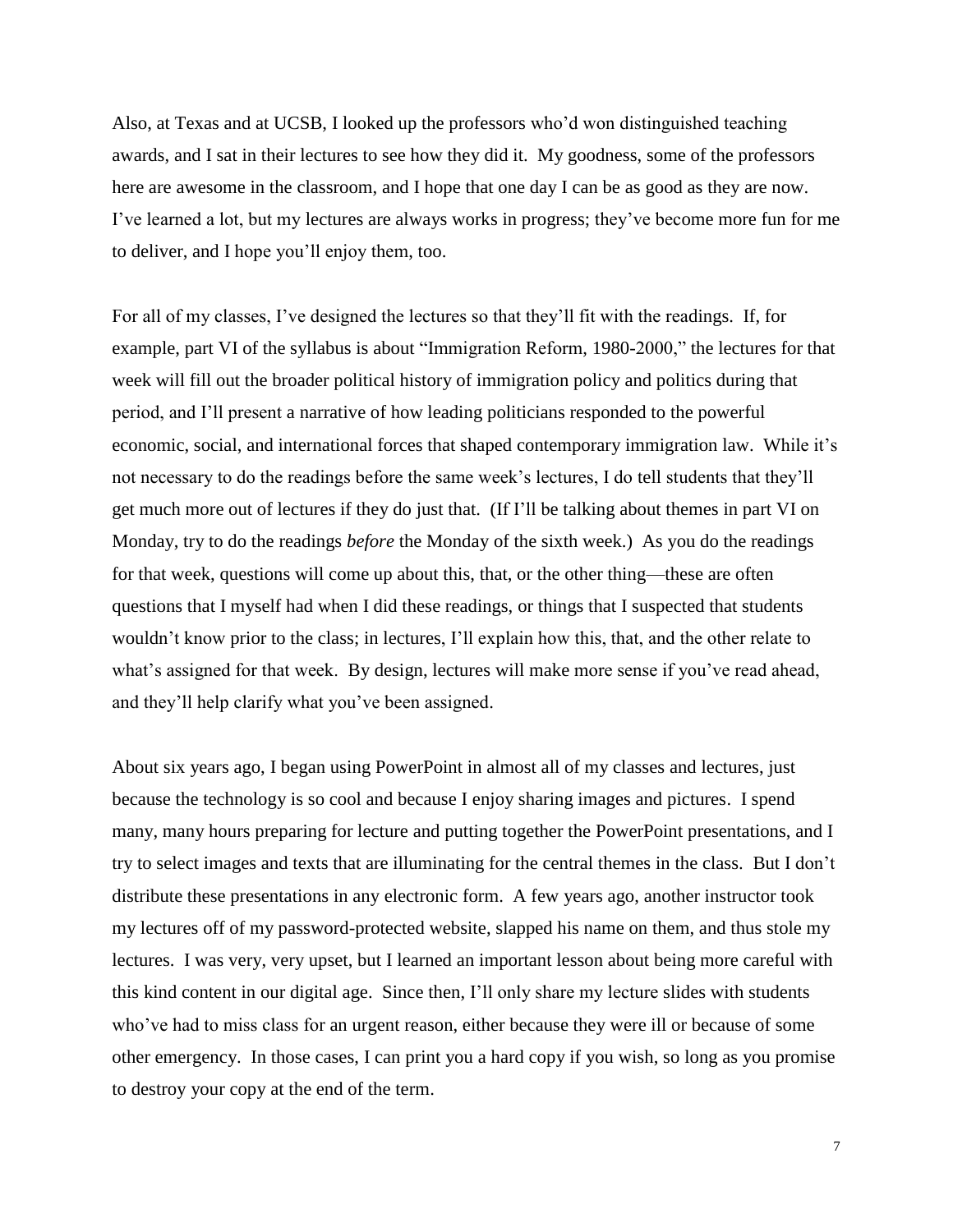Still, the presentation slides are only part of the lecture. I try to save a great many comments for each slide, and these comments don't appear on the slides at all. Often, the remarks I save are more important than the photo or picture on the slide itself. Because of this, it's crucial that students attend all of the lectures. For example, one of my slides contains a photograph of Thurgood Marshall being sworn in as an Associate Justice to the United States Supreme Court in 1967. On the face of it, the image just looks like a guy taking an oath—very blah. What I say in lecture, though, is a lot more interesting: Marshall was the great-grandson of African American slaves, he was described as "light-skinned," suggesting that he had European ancestors, too, and he was one of the most important attorneys of the  $20<sup>th</sup>$  century. Marshall had represented the African American plaintiffs in *Brown v. Board of Education* in 1954, one of the most famous and most unpopular decisions in American constitutional law. The guy holding the Bible is Hugo Black, the Supreme Court Justice from Alabama, a former member of the Ku Klux Klan, and a former Senator who had once killed a bill that would have allowed federal agents to stop the lynching of black people in the South. Behind Marshall is Lyndon Johnson, the President from East Texas, the man who had signed both the Civil Rights Act of 1964 and the Immigration Act of 1965; Johnson, however, was also a man who had dropped the "n" word all the time to refer to black people in polite conversation. Next to Johnson are Cecilia Suyat Marshall and little Thurgood, Jr. Mrs. Marshall was Filipino-Hawaiian, and so little Thurgood was part European, part African, part Asian, and part Pacific Islander.

The photograph is itself quite ordinary—the story behind the photograph says volumes. It distills an amazing story of how American public law and American politics changed fundamentally between the end of World War II (when white supremacist laws were common) and 1970 (when nearly all of those rules were struck down or repealed). There is a unique social history in the photograph—an interracial marriage, the multiracial child, a ramblin' Texan, and a former Klansman, all captured in an unforgettable moment in American history. Not everyone was happy with this picture. For their support of men like Marshall, Johnson and Black received death threats from their (former) white supremacist friends—indeed, a great many death threats against Black came from Birmingham, his family home. Democrats acknowledged that because of Johnson's support for civil rights legislation, a gigantic fraction of whites would leave the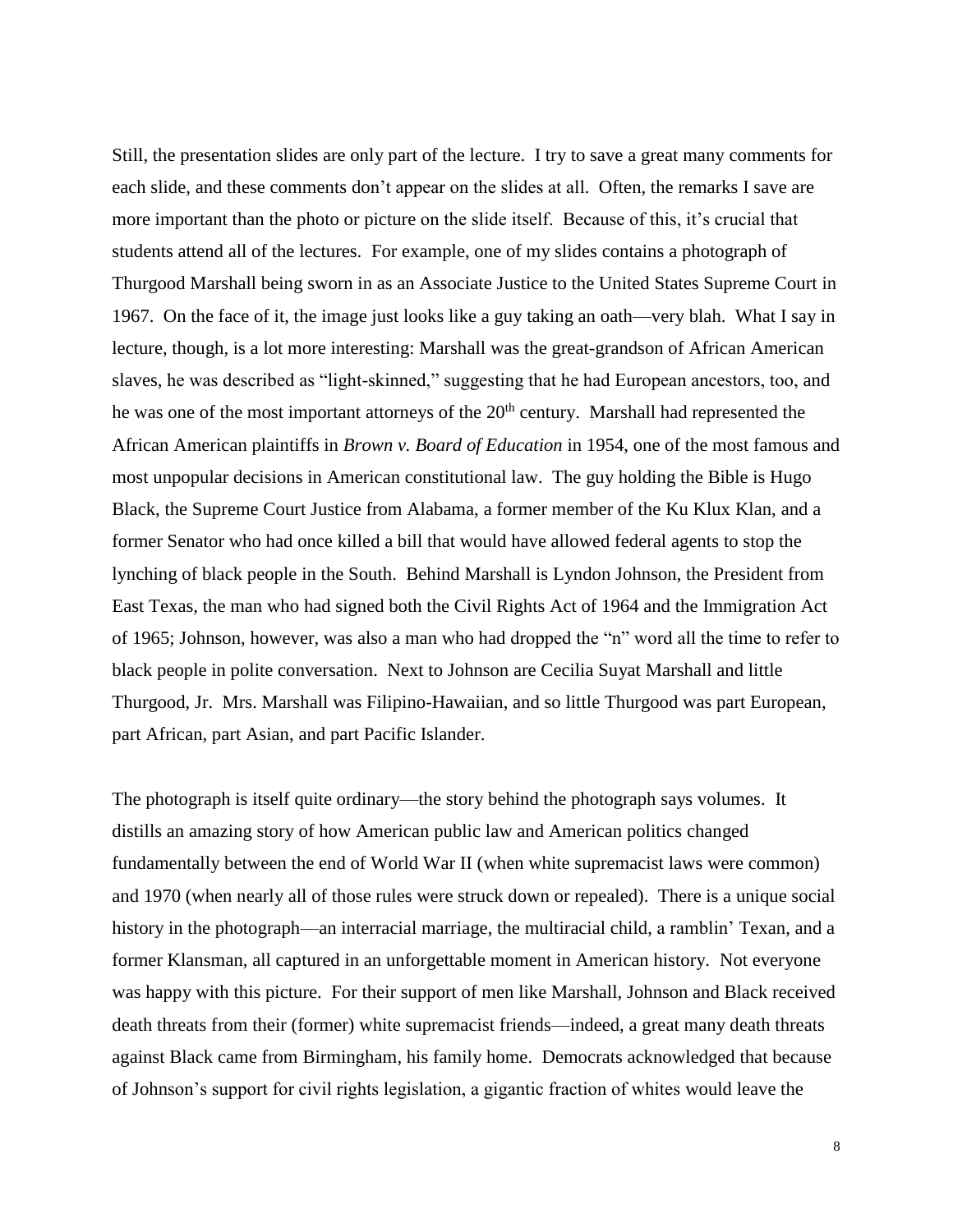party, especially from the South. Some whites fumed that Johnson (of all people!) had elevated a "Negro" to the highest Court, and they swore never to vote for another Democrat again. Mr. and Mrs. Marshall were, of course, no strangers themselves to taunts, death threats, and other forms of hostility—Marshall received several credible threats every year, and he and his wife also had a difficult time finding a place to live and picking a school for their boys, these basic choices all complicated by a segregation so pervasive and hateful as to reach into every aspect of their lives. If you come to lecture, you will hear all of this; if you don't, you'll be missing what makes that picture worth ten thousand words.

So much of lecture is meant to illuminate in just this way. Images help us visualize a theme or a concept, often in a striking way. Some are plain disturbing (people smiling at a lynching); others are very funny even as they are racist (Uncle Sam's Thanksgiving, showing the Danish guy eating frog, the Chinese guy eating a rat, the Mexican guy eating watermelon, the Native American guy eating people, the African American guy serving uncooked turkey); many are sad (an American soldier helping an elderly Japanese American woman off a train and into an internment camp, both smiling); and still others are a strange mixture of everything (an advertisement for a poison, showing a Chinese man eating rats, the ad suggesting that the product will work as well as a really hungry Chinese guy). When I started using PowerPoint, just a few images were on-line; nowadays, even the rarest photograph is accessible. But as much as the images might be interesting, I'd advise students to take notes as I unpack the main themes of each lecture *through* the slides. Every lecture has a structure, and every set of lectures has inter-related themes—as students, your job is to understand the central points of each lecture. Again, it's a good idea to take thirty minutes after each class to write down in your own words what I just covered. That exercise itself will help you learn to become a more active, attentive listener, and like reading well, you'll find that listening well is a very useful and valuable skill.

Yet in a lecture, it's easy to figure out when you're not paying attention. After all, I can see you, though one big problem is that I *don't* see you. Skipping lectures is a Really Bad Idea, but it's more rational in a way than coming to class and not paying attention. In one class meeting, when I was talking about the Holocaust and its impact on refugee law in the United States, I had a picture of the death camp at Auschwitz projected onto the screen. A student in one corner of the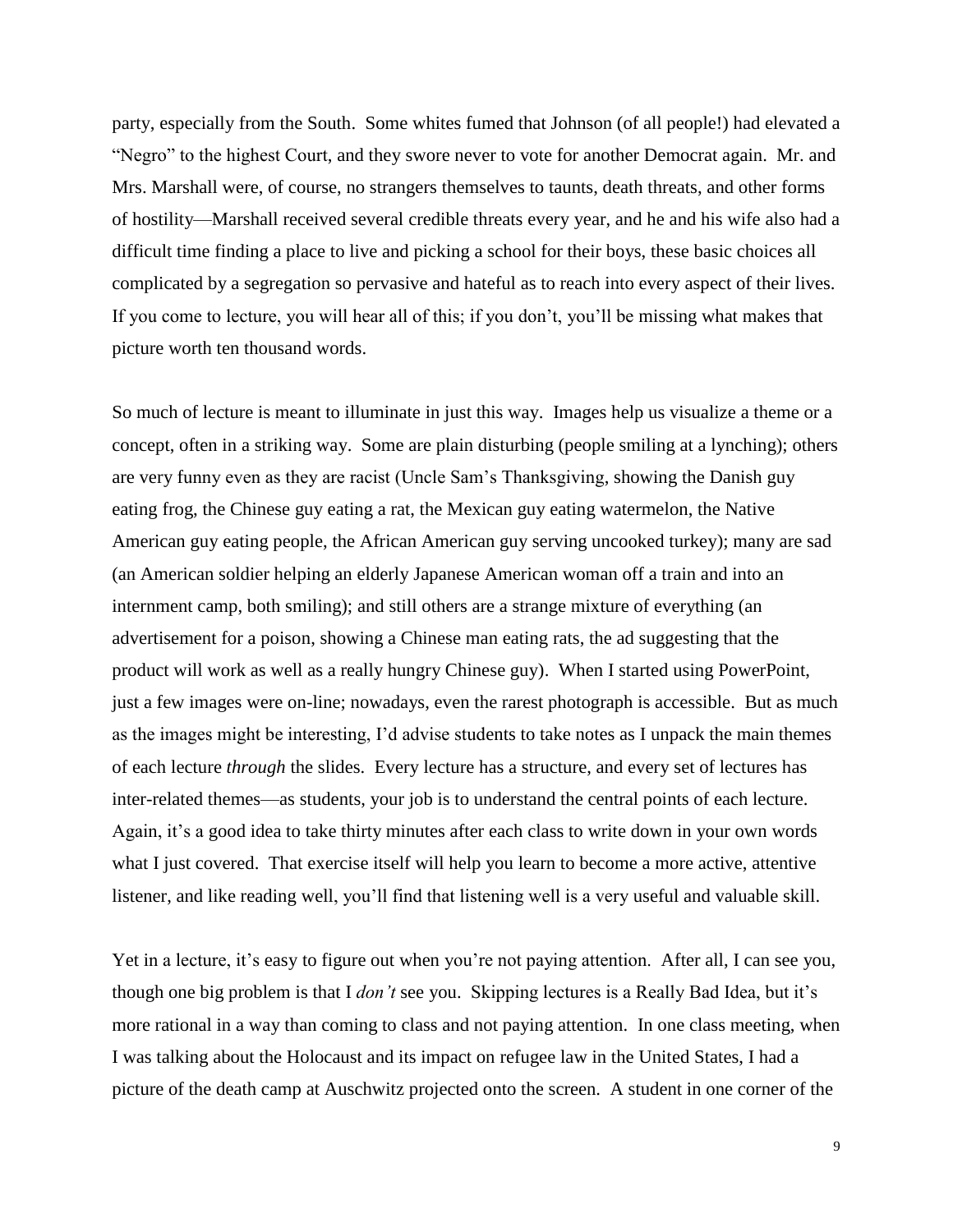room started laughing behind his laptop, and he stopped himself after thirty seconds or so, embarrassed, as we all stared at him. A few of his classmates looked as though they'd like to go over and punch him. The dorky laugher had been on YouTube, tuned to a clip from that MTV show, *Jackass*. I'm sure it was funny, but it wasn't funny. He had made himself look like a jackass, and even as he apologized to me and to his classmates, it was hard not to think of him as a jackass for the rest of the quarter. Please, if you want to watch videos, television, or Monday Night Football, or if you want to play solitaire, read the newspaper, talk with your friends, text, call, or fight with your significant other, or if you want to sleep off a hangover, a sleep over, or beer pong, don't do it in my lecture, or in anyone's lecture. Sleeping is especially puzzling: as to why anyone would get up early, shuffle off to a nine o'clock lecture, then fall asleep in the lecture itself—this is still beyond me. It's so irrational, not to mention rude.

Imagine if you were to invite me to meet you and your parents for dinner at your apartment, the one you'd spent hours cleaning, and you've been shopping and picking the finest ingredients and cooking all day and getting everything ready, and then I show up, late, after a five-mile run, and I plop my sweaty butt on your couch, I crack open a beer, and I ignore you and your dopey parents, and I text and call some friends and I flip on *Jackass* and laugh my ass off while dinner gets cold, and I'm not even eating *your* food because I'm ordering Woodstock's. Your parents would not have a good impression of me, less so if I fall asleep on your couch while they're still there.

Once again, please, if you're going to have trouble paying attention in lecture, it's okay if you stay home. I don't take attendance in the large lecture class. No one has to see you behaving like a jackass there, and you just might save yourself a great deal of embarrassment. And if you find that you keep missing class, that fourth week drop deadline is a good idea.

# *Discussion Sections*

The same approach goes for discussion sections. These fifty minute meetings happen once every week for students enrolled in the lower-division courses, and they're designed to provide quality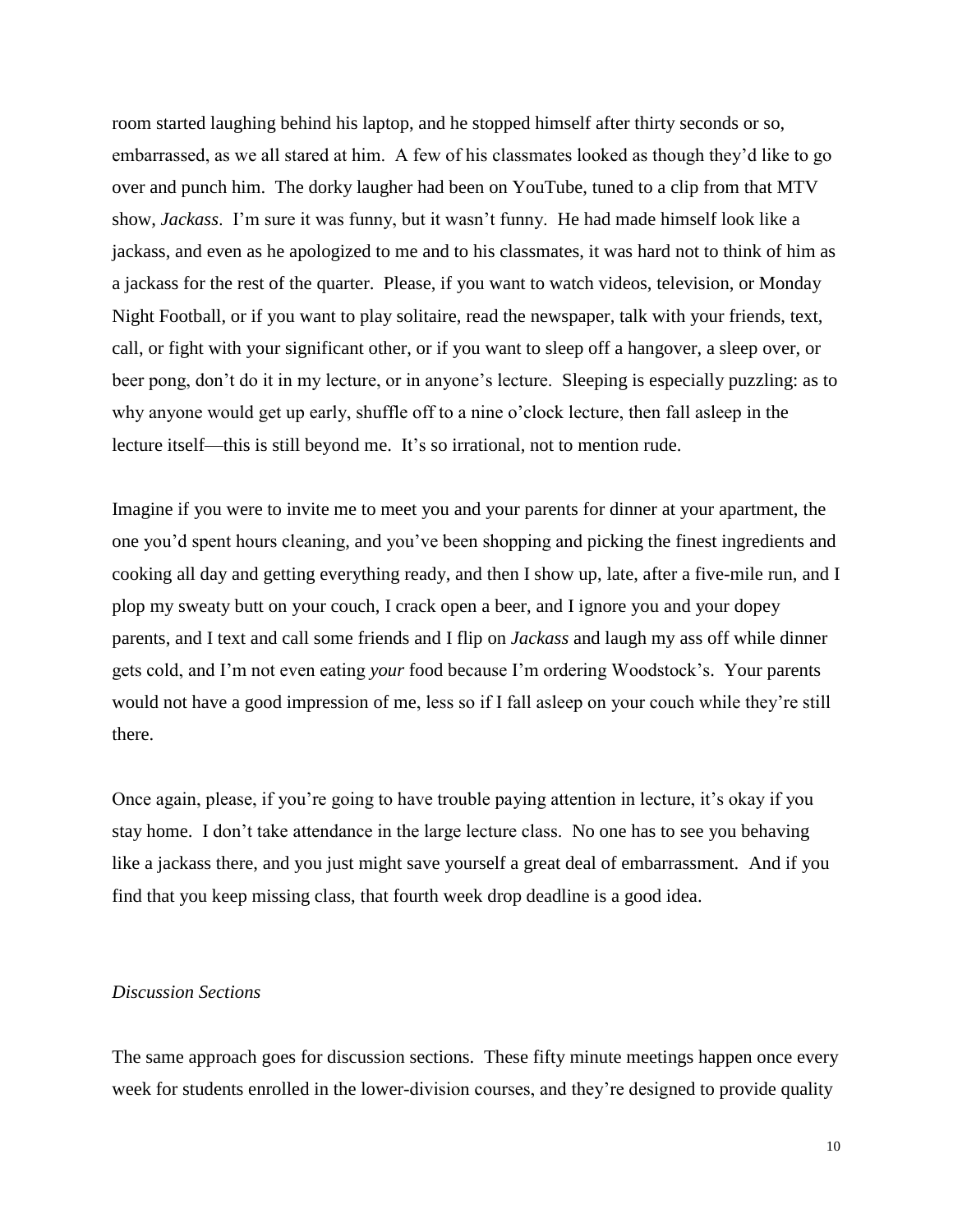contact hours between students and their graduate teaching assistants. This is an excellent time to clarify themes and ideas presented in either the readings or the lectures. I ask my graduate student teaching assistants to attend all of the lectures, complete all of the assigned reading, and otherwise keep up with the class so that they can help you do just that.

In meetings with the teaching assistants, I suggest topics for discussion that might help you relate what you're learning in class with on-going debates in the real world. If we're talking about late  $19<sup>th</sup>$  and early  $20<sup>th</sup>$  century Western colonialism in the Philippines, for instance, I might suggest that you discuss the wisdom or necessity of having American troops and advisers now in other countries, whether in the Middle East, Asia, or Europe. If the week's materials are about undocumented aliens, perhaps you'll discuss the proper legal and moral obligations you might have when you yourself "discover" someone out of status, either through work, or in school, or in some other setting. If pitched well, discussion sections allow students to "try out" various concepts from the class, so that they can arrive at considered, thoughtful judgments about what they've been reading and hearing.

The teaching assistant's job, however, is *not* to summarize the readings for you, nor to repeat what I said in lecture—discussion sections should never be (nor can they be) substitutes for the readings and lectures. Students who attend discussion sections without having gone to lecture or having done the readings are a special variety of annoying. I say this having myself been a TA: students who were disengaged and yet expected me to summarize everything were, to put it mildly, very irritating. They're like people who go to a Book Club meeting without having read the book. There may also be a special ring of hell for people who don't know what they're talking about, and yet can't stop talking, want to talk all the time, rudely, over other people and out of turn, as if afflicted with a case of verbal diarrhea. Before talking, think, and while it's okay to have an opinion, try first to be well-informed *before* you offer it.

To that end, I've arranged for my lower division class to have sections after all of the lectures for the week have concluded, thus giving students an ample opportunity to keep up with their readings. If you intend to go to discussion sections, please do the readings, please bring your lecture notes, and please plan to participate in an intelligent discussion with your peers about the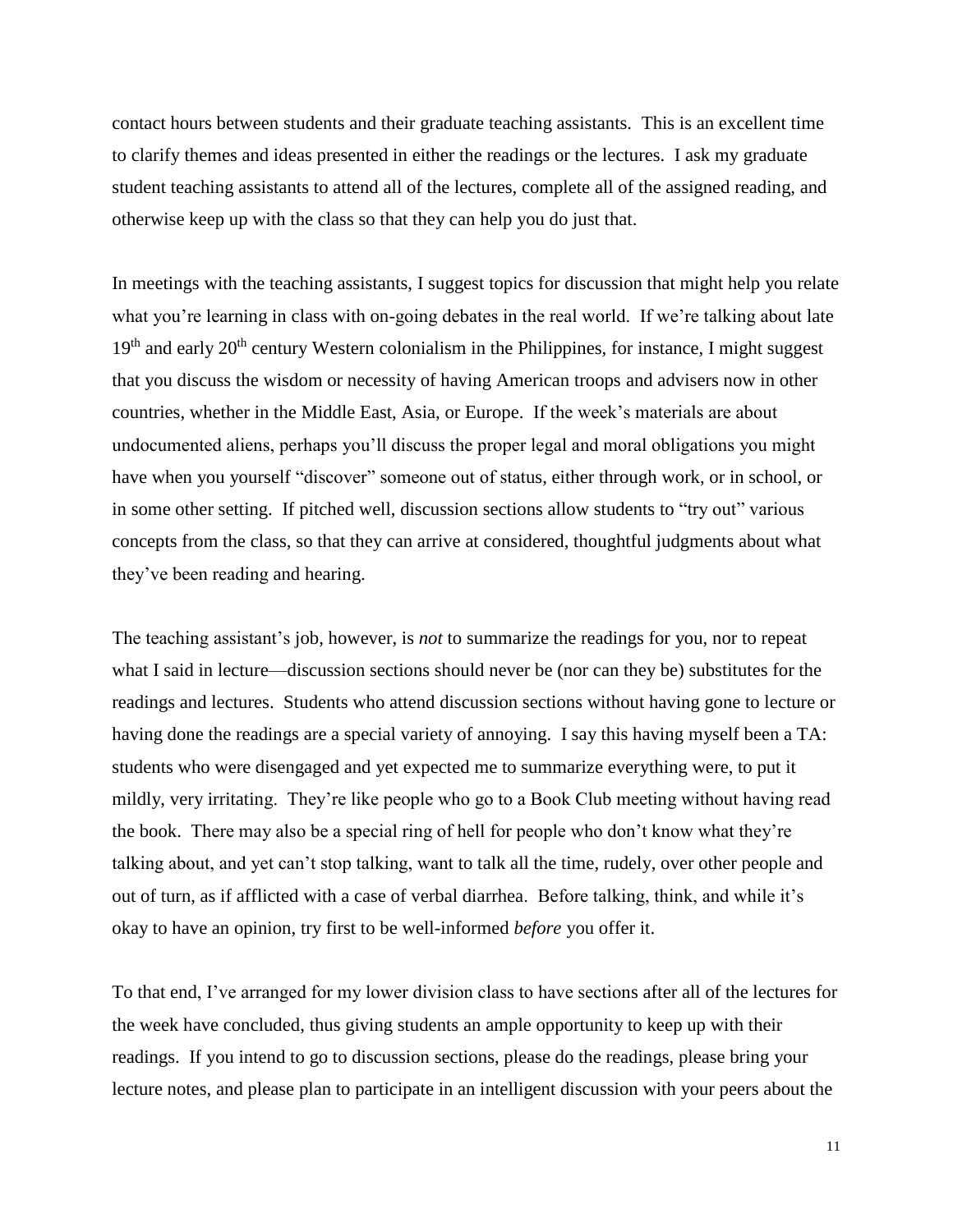material. A discussion section can be a place where you hear perspectives you'd not considered, or where you can clarify things that were muddy. They are also terrific places to form study groups and to share ideas from the class in even smaller meetings that you can schedule yourself, especially before the midterms and finals. A study group is a special gift you can give one another: I don't think you can know a concept unless you're able to explain it to someone else. That's what discussions are all about.

To make sure that sections are well-led, I almost always select graduate student teaching assistants who have had some experience in the classroom. If they don't have direct classroom experience, they have some other overwhelming positive in their favor: they have a master's degree already; they are almost finished with their doctorates; or their faculty advisors tell them to establish some teaching record to supplement their outstanding research productivity. I've had some amazing teaching assistants, many of whom have gone on to finish their Ph.D.s and become professors themselves. An excellent teaching assistant makes my job so much easier and your experience so much better—by being prepared, by being available to students in office hours or in the discussion sections, they make my life less exhausting, and they can enhance the quality of the large lecture classes. Please, as much as possible, be nice to them.

Also, for Asian American Studies 2, I've offered an honors section for the past few years. This discussion section is capped at twenty people, and it's for students enrolled in the Honors Program in the College of Letters and Science, although I can also add anyone with a special interest in the class. For many students, the thought of a smallish discussion section with the mean professor can be scary, and yet the whole point of the Honors Program is to make college feel less scary, by introducing students to their professors, and by giving them more occasions to get to know one another. This is a large research university, but the honors sections help us feel more like a small liberal arts college. In this face-to-face setting, I've gotten many fantastic, interesting questions, and I've heard some of the best conversations about immigration law and policy among people of any age. At first, I did the honors sections as a favor—nowadays, I do them because it's just delightful to meet with a small group of students while I'm teaching the big lecture class. If you're feeling nerdy this term, please let me know, and we can see about adding you to this honors section. Sometimes, we even take a field trip, and it's really not scary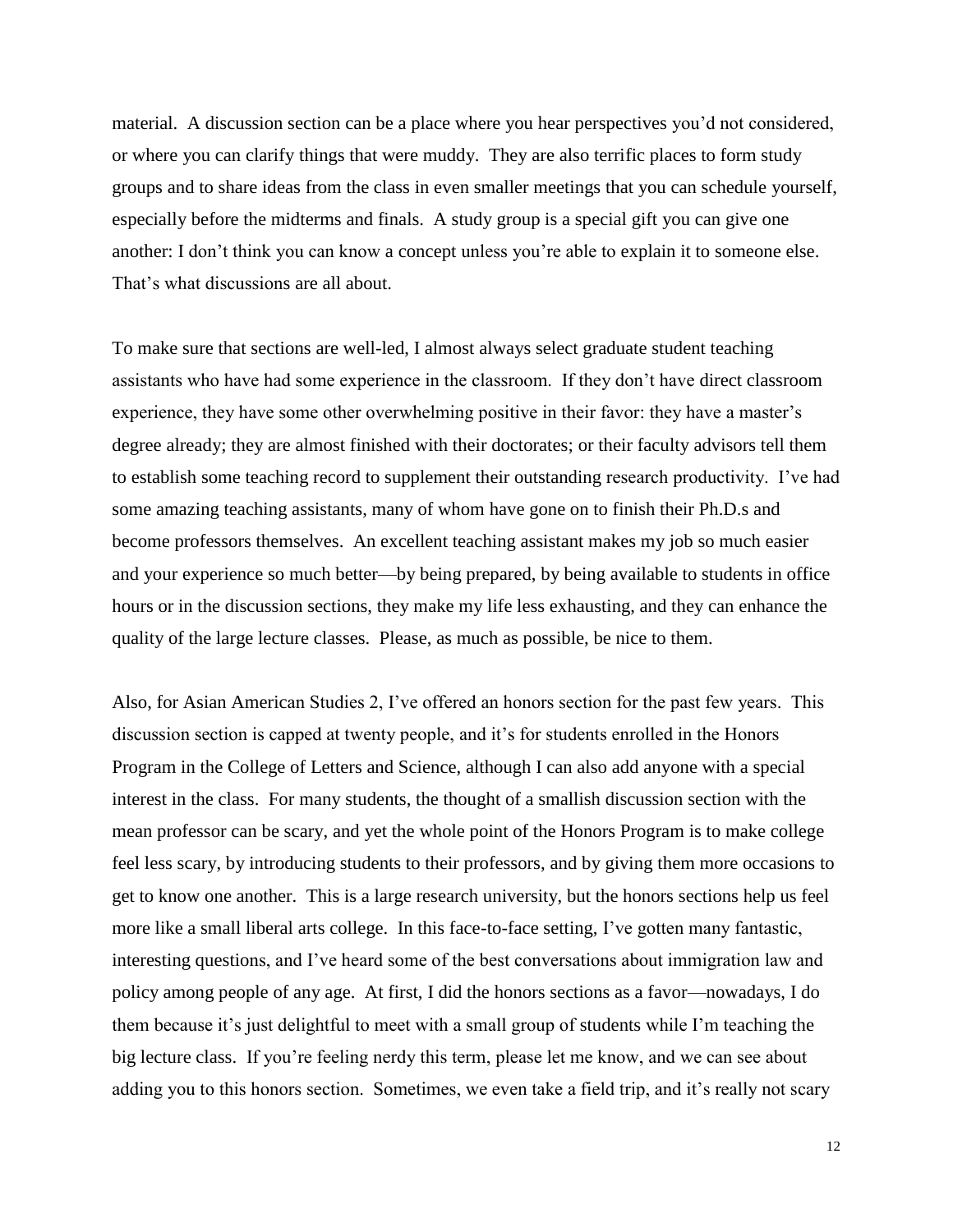at all. Students in the honors section are required to write a short paper about the class, due at the end of the term, but that can be about anything related to the class, and so that isn't scary either.

### *Essay Exams, Papers, Grading*

Grading is a chore and the least enjoyable part of being a professor. No professor I know enjoys it. I would much rather lecture and offer readings to a group of people without having to make judgments about the level of attention they were paying to my talking and sharing. Grading seems another symptom of the times in which we live, where all things must be measured, assessed, compared, "evaluated." To all of my students, I am (almost) sorry to have to give you grades. To the ones who will ace my classes, thank you so much for paying attention, and please stick around until the end of this essay to see what prizes you've won. To the ones who won't or didn't do so hot, it's too bad things didn't work out.

Grading is an unfortunate reality with which we must all contend at the University, but to keep things as professional, as fair, and as objective as possible, I've tried to stick to the following guidelines and principles. First of all, nothing on my exams should come as a surprise to a student who has prepared in advance. Exams shouldn't test the trivial, or require from memory facts that any reasonable person might forget after the class has ended, nor cover materials not covered in the class. I won't ask for your knowledge of obscure dates or other facts, and prior to the exams, I will announce in class which portions of the syllabus and which lectures will be covered. All of the essay questions should require students to integrate important concepts and analyses that were central in either readings, lectures, or both; a good exam question should be open enough to invite a student to demonstrate his or her mastery of the topic. A flat, stale, vague essay answer might yield a passing grade (barely), but if a student wants to ace the exam, he or she must demonstrate mastery over two or three different topics on any given exam.

To give you a sense of the exam itself, about seven to ten days before, I will post sample essay questions on-line at the class website. These sample questions will cover most (but not all) of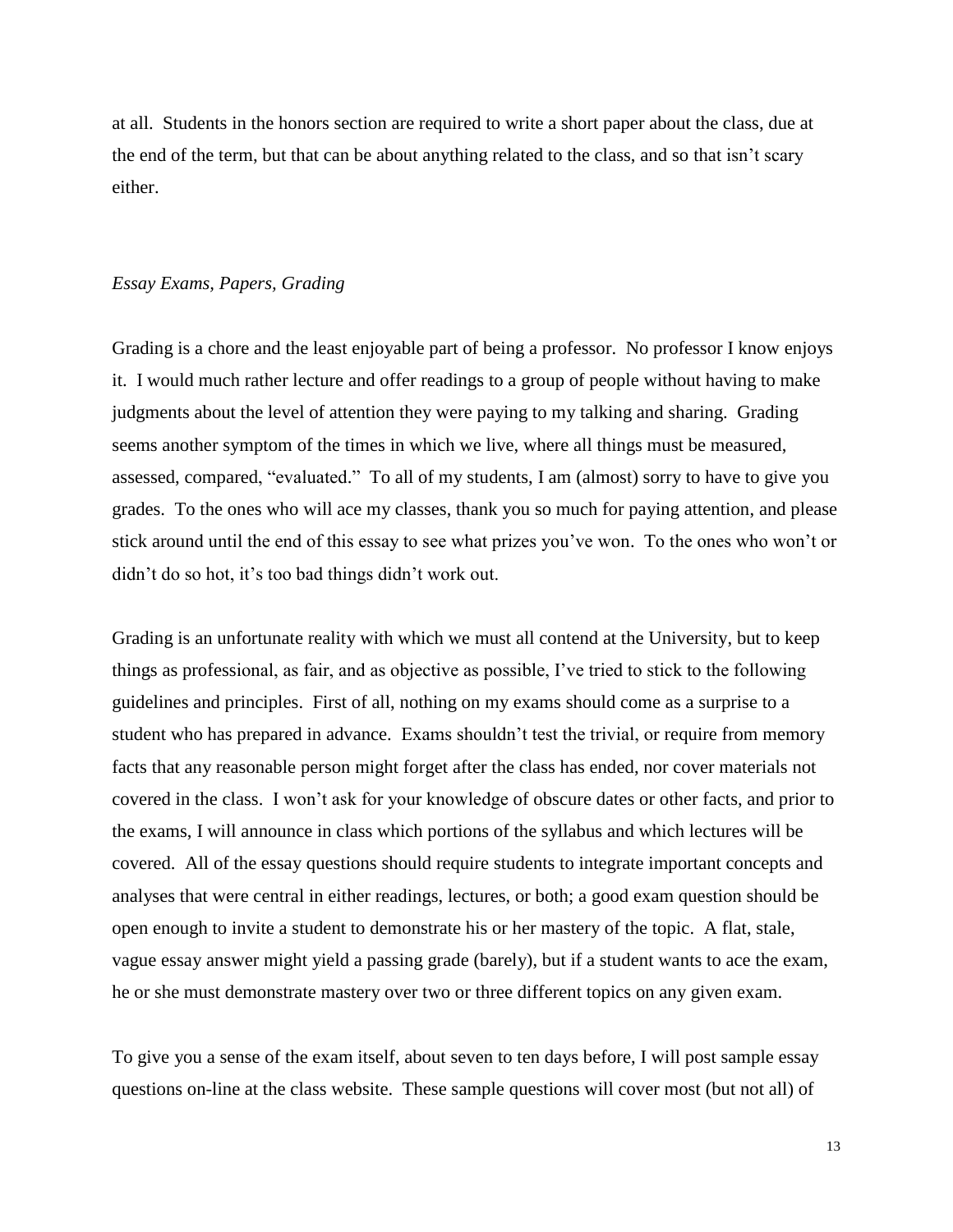the substantive areas that will be on the exam, such that if you can answer these sample questions thoroughly and accurately, *and* if you can anticipate similar types of questions about related topics and readings, you should do fine on the exam. To make sure you're approaching the material in the right way, you may want to write a sample answer for one or more of the sample essay questions; show me or your teaching assistants, and we can give you suggestions for improvement, or at least confirm that you're on the right track. Most first drafts (of anything) are not very good—they're very far from excellent, and so it's a good idea to practice rather than trying to fumble into mastery on the day of the exam. Indeed, during every exam, I see students who look at the questions in a puzzled, dazed way, unsure of how to proceed, and yet nothing on the exam should seem so mysterious: on the exam itself, I will include one sample essay question that was posted on-line for that specific exam. To enhance your chances further, on all of the essay exams, students can expect some choice over the questions asked. For example, for a midterm exam, you will see three questions, but you will have to answer only two. Despite all of this, it may be inevitable that I will continue to have students who are lost during one of my essay exams, even as I'm pretty sure now that that's not my bad.

Once the exams are finished, the grading begins, and over the years, I've relied on the following process. Before grading, I "turn over" the first page of all the bluebooks so that I don't know the identity of anyone I'm grading. (Even jackasses deserve objectivity.) I read a very large sample of the exams once without marking any exam to get a sense of how all students responded to the questions. I read *all* the exams a second time, and then place them in four or five stacks. Then I read them for a third and final time, putting them in order from best to worst. In this way, I will read every exam more than once, and each student's grade will reflect the student's performance with respect to the performance of his or her peers in the class. If the exam is well-designed, and if the clear majority of students responded as I'd expected to each question, the average scores for all the exams falls within a B-/C+ range, and the grading spread for the exams resembles a standard bell curve. I instruct my teaching assistants to follow this method to grade their own stack of exams. For the lower division classes, I grade about a fourth of all the exams, just to get a feel for how the class is doing. So that you know how you're doing, we try to have the graded exams back to you within one week.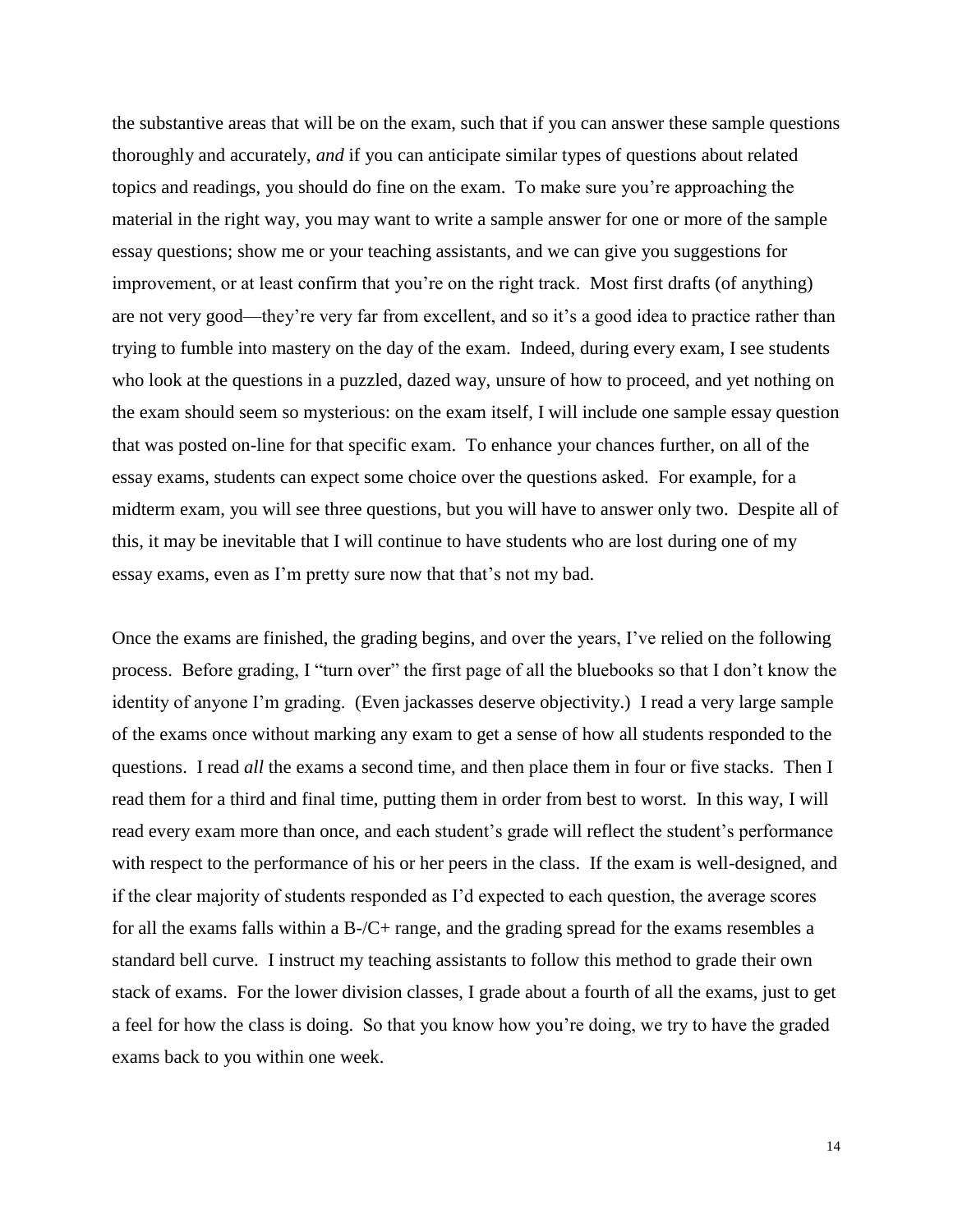On occasion, as with anything, I do make errors when grading, and so I am open to students who would like to appeal their grades. However, when a student wishes for another "read" of his or her exam, the student must make a formal request in writing, and the student must also state why he or she feels that there was an error. In addition, all students who appeal their grades should know that the grade may rise or fall; that is, there is no guarantee that an appeal may raise your grade, and there is some risk that it might decrease it. Still, students should know that this option is available. If you ask me to review your exam, it may be about the third or fourth time that I'll have read the thing, so please, make a good argument for why you believe there was an error.

Overall, about ten to fifteen percent of my students in the lower division classes have gotten an A, a similar fraction get a B, most students pass, and about ten to fifteen percent fail. In the upper division classes, about the same fraction get an A, a few more get a B, most pass, and about five percent fail. As of this writing, I've been a professor for over ten years, and these grading outcomes have remained consistent.

In all of my upper division classes, students may write a final paper instead of taking one or more of the essay exams. Students who would like this option should talk to me before the end of the third week of the term, and they should submit a detailed abstract or outline for their project by the end of the fifth week. This option is useful for students who need a polished writing sample, either for a first job after college, or for a graduate school application. Indeed, most elite professional and graduate schools require applicants to submit a writing sample to demonstrate evidence of excellent writing skills.

If you're writing a paper, though, don't plagiarize. Plagiarism is ripping off someone's work and passing it off as your own. It's a bad thing. Don't do it. I will know. Even if I'm not sure but I suspect, I will check, and my own colleagues at this fine University, in Computer Science and in Political Science, have mastered the techniques through which many dishonest students across the country have been caught. If you google for "An Automated System for Plagiarism Detection Using the Internet," you'll find both a description of this pervasive problem, as well as the technology used to handle it. Again, don't do it; bad things will happen to you if you rip off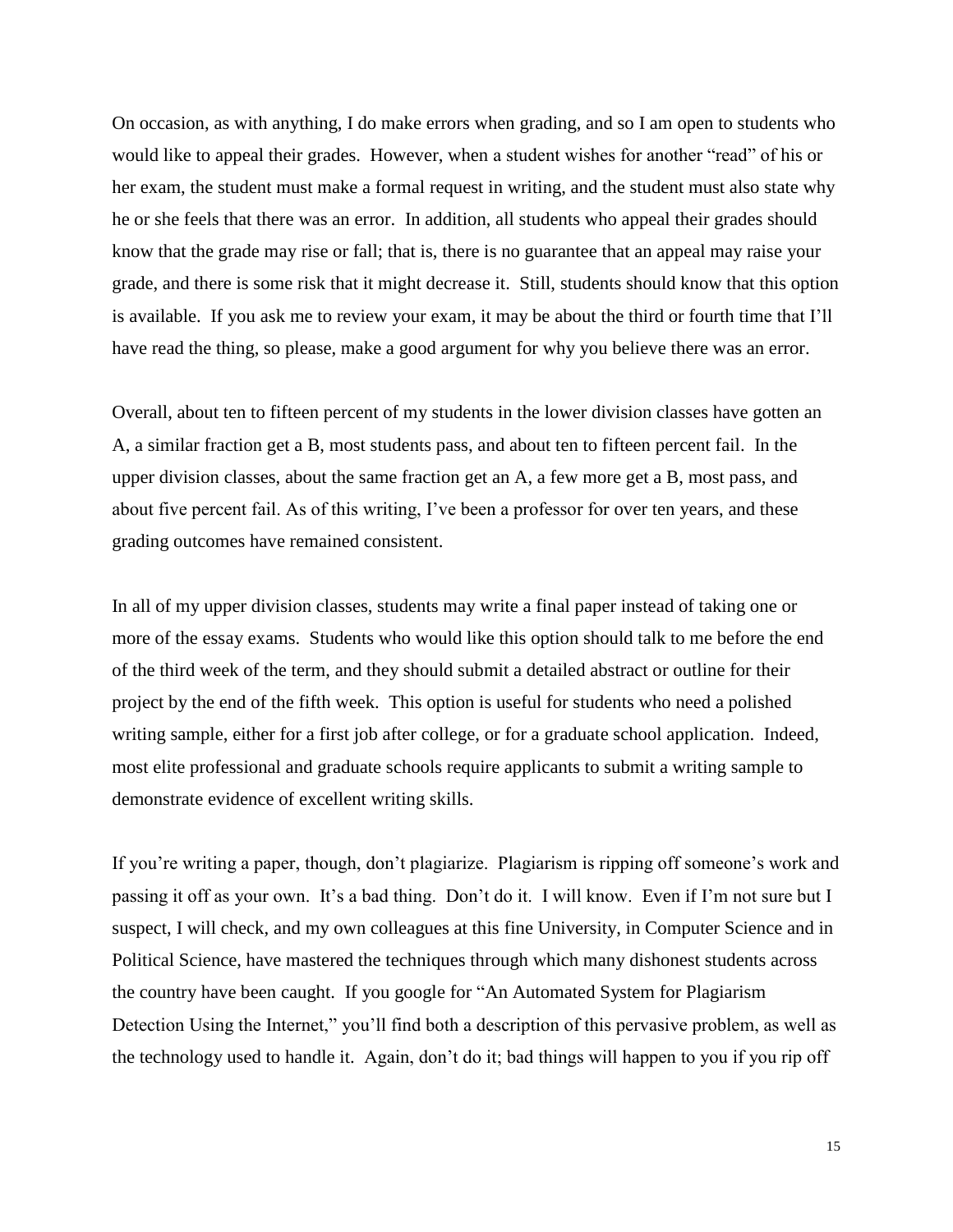other peoples' work and pass it off as your own. A record of your wrongdoing will follow you all the days of your college career, and your professors will treat you like Hester with a scarlet P.

On the other hand, if you do write a paper, if you spend a good deal of time choosing your words, arranging the sentences and paragraphs just so, and engaging other complex scholarly work—these are the penultimate skills for scholars in the social sciences and the humanities. Writing is that other end of the reading magic: do it well and you can "speak" to people still unborn, teach them valuable lessons through space and time, and leave an impression of your best self long after your last breath. You'll also get better grades. It's such a valuable skill, perhaps the most important skill that you can practice in college. Unfortunately, because writing is such a difficult, time-consuming skill to teach and an even harder one to master, students don't do as much as they should in high school or in college. Among the professors I know, good writing is the skill we see the least among students, and the one we want someone else to teach the most. It's tough, getting through bad writing. If you wish to practice, though, if you need the practice, then let me know and we'll work something out.

Reading well, listening well, speaking well, writing well—whatever you end up doing after college, it'll be a variant of what you're learning to do in college. In the "real" world, in most professional settings, employees are reading and digesting lots of information, figuring out patterns in the data, analyzing what it means and how it might be consequential, and then communicating all of that in writing and in speech to other people. Some say that college is not like the real world, but you'd be surprised how, in fact, it *is* like the real world: in a real job, if you come to work hung over from too much beer pong, if you fall asleep at staff meetings, if you don't show up to staff meetings, if you're rude and say idiotic things at staff meetings, if you don't get your work assignments done, if you keep relying on others to tell you what you should be doing yourself, if you rip off other people's work, and if you don't do a competent job when you are working, you may as well tape a sign on your back that says, "Fire me." Developing good, honest work habits now will get you much further in life than if you treat college as a place to avoid work. Don't avoid work, for if you *do* perform your work well, in competent, honest, consistent, and beautiful ways, over many projects, many classes, and many quarters, your future *after* college will be much brighter indeed.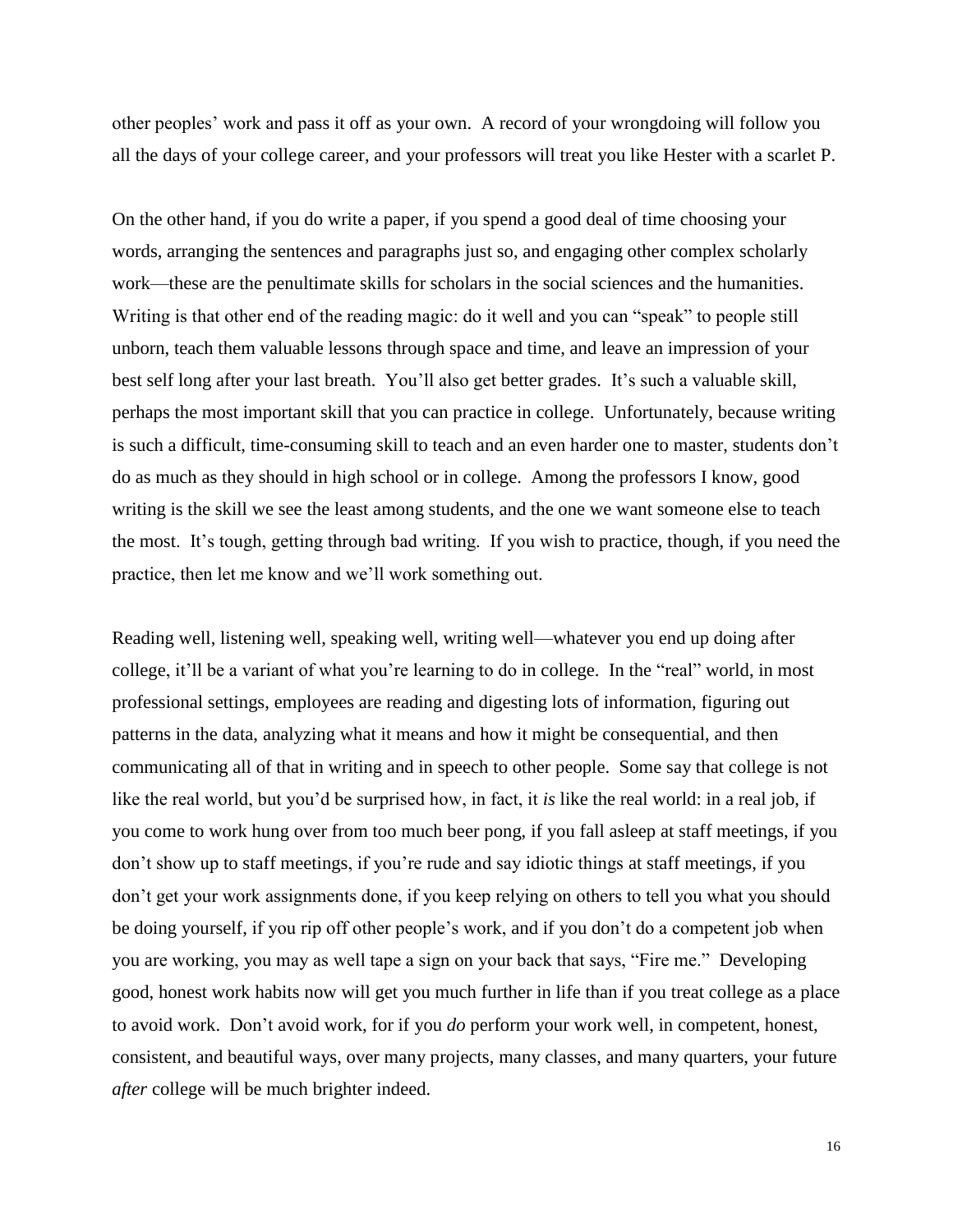### *Other Observations and Some Incentives*

In this essay, I've given several examples of students who are annoying, the ones who don't read the syllabus, students who aren't interested in the class but enroll anyway, then don't pay attention, the students who goof off, don't or won't read, and people who then write exams that offer solid evidence of their inattentiveness and goofiness. A few exams are so bad that they're kind of funny. I've also seen students cheating on exams, several who've plagiarized, and still others who can't seem to stop such behavior, then flunk often, and thus have been dismissed from UCSB. I assure you, though, that these are not the majority of my students. They're a tiny (albeit memorable) and sad fraction, and I'm also inclined to think that it's a shrinking fraction. If UCSB is like a fine restaurant, it's become much harder to get a table these days. We turn away over half of the people who want to eat here.

Aside from a few annoying students, there is another significant fraction of young people who aren't paying attention to academic work, but they have very understandable reasons for being distracted. In a population of over 18,000 undergraduates, bad things are bound to happen: some students come to college while having to manage an illness or disability, either a psychological condition, a medical condition, or both; some people get sick, most for a short time, but others do become ill permanently due to an accident or other misfortune. Some students have parents who divorce; others have parents who lose their jobs, sometimes their homes, sometimes everything; and still others must cope with a range of profound changes in their families, including illnesses and the deaths of loved ones. In all of these circumstances, I can understand why a student may have trouble concentrating on parts IV through VI for the second midterm.

If something bad happens to you or to your loved ones this quarter, please let me know. We can explore various ways to deal with any emergency that may arise during the course of a term, but unless you tell me, I won't know, and if I don't know, I won't know to offer help. This University has an entire division dedicated to supporting students, and so if I can't help you myself, I can find someone who can. The Division of Student Affairs tells all incoming students about its wide range of services, but the most important message might be the one about being proactive when something bad happens. Don't wait until your grades slip, or until you end up on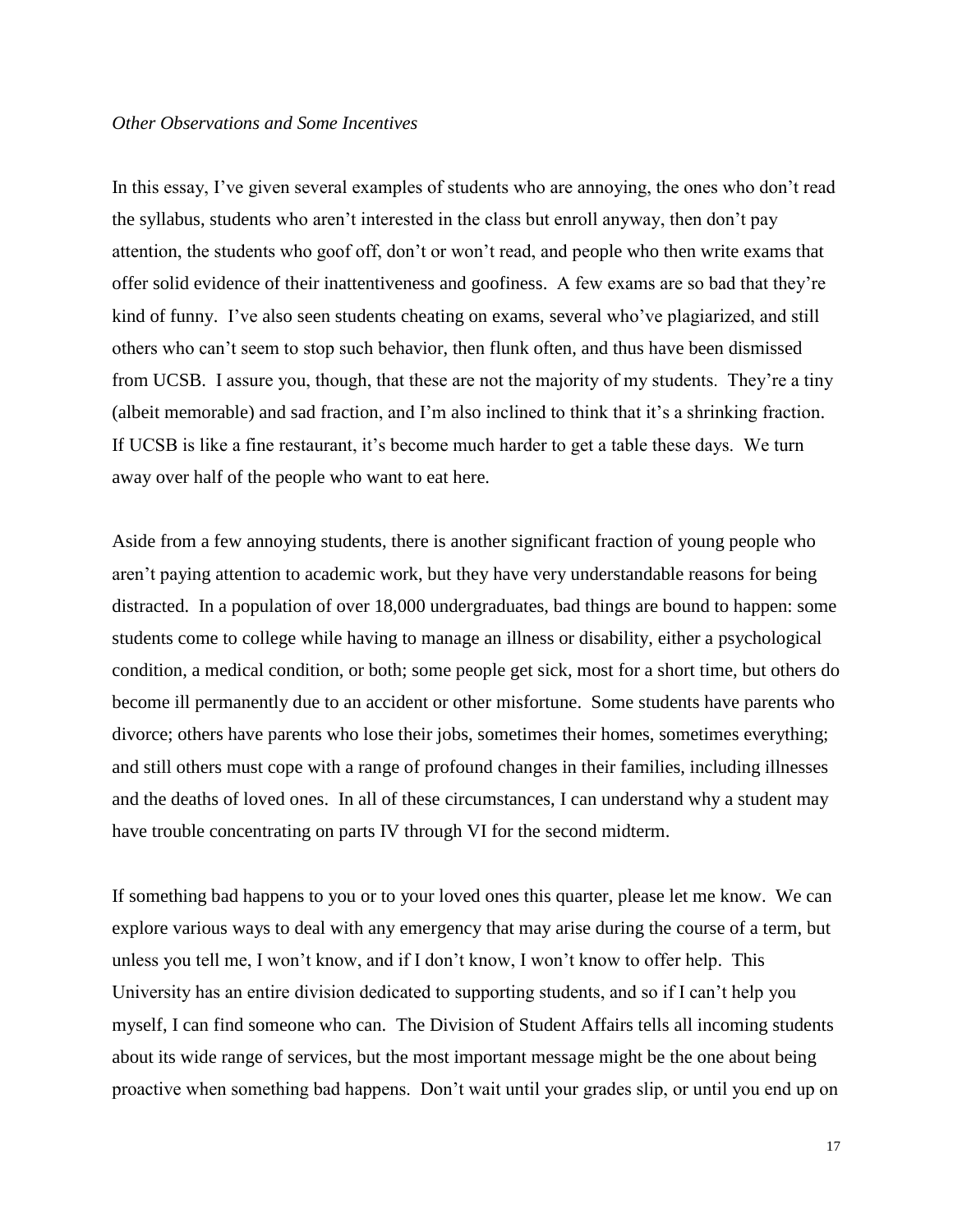academic probation or dismissed from the University. Whether you need Student Health, Counseling Services, or Campus Learning Assistance Services, take advantage of these resources early so that the academic performance recorded on your transcript reflects your skill and hard work when you've been at your best. If you need a break from school, take it; in the fullness of time, when you are my age, no one will ask, know, or care that you took a quarter or a year to figure out some issues that may indeed be serious and distracting. Some problems take time.

Perhaps because I've met so many students who've suffered distress of one kind or another, I've come to appreciate how academic success, like all success, does depend on a fortuitous set of circumstances. A lot of it is just plain luck. A person's success is never an individual effort there is no such thing as a "self-made man" or a "self-made woman." People who've enjoyed academic or professional success can point to dozens of other people who've loved, supported, nurtured, and sacrificed for them, and it's hard to say that they "deserved" any of that. Such support was often a gift, which of its very nature is always undeserved, and such gifts should elicit gratitude above all else. Around the eighth week of the quarter, when we discuss the migration of highly skilled workers in part VIII of Asian American Studies 2, I will ask my students to imagine the amount of money their parents and other loved ones have spent on them from the time of their birth to the present moment, and then to consider how that figure might vary by family income and circumstance, both among their peers in the classroom, as well as among their peers all over the world.

It doesn't take a genius to see why most successful college graduates are still from affluent families in post-industrial countries, that they are members of a certain class, the offspring of a teeny-tiny fraction of people who can afford a world-class education within a much wider world where most struggle just to survive. Even for students who aren't of affluent backgrounds, their success often depended even more on a wider network of people who've supported and helped them. I once thought I was a "disadvantaged" student because I'd grown up in a working class family; without scholarships, college wouldn't have been possible for me. But I had other tremendous advantages. In addition to the scholarships, and perhaps more important than all of the money, was the mom who loved me fiercely and the older brother who looked out for me constantly. One or both would tell me every day that I was a great kid, that I was smart, that I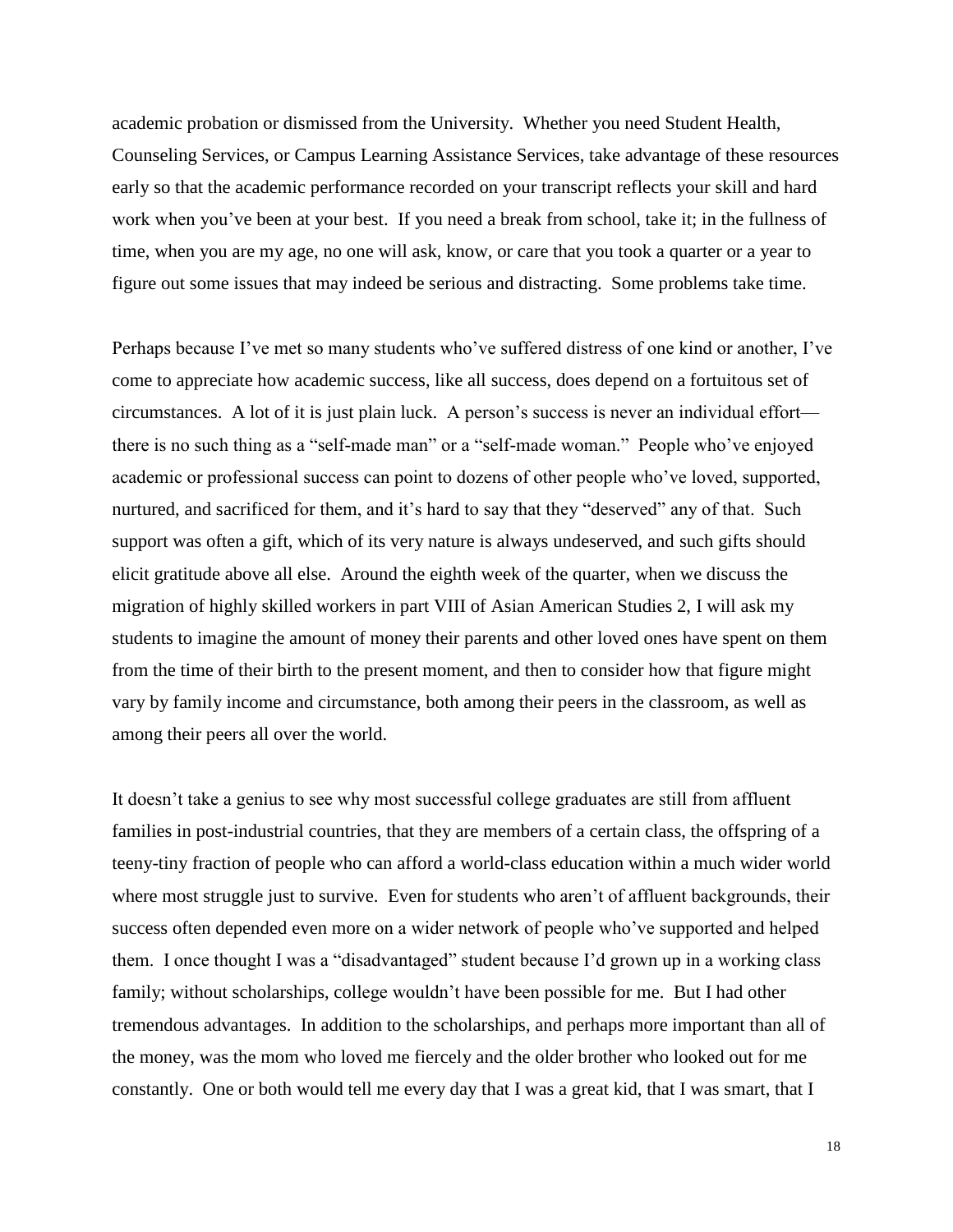could do anything. Excellent teachers also went out of their way to help me, and great, incredible professors said, in kind tones, that I needed more work here, more attention there. My writing as a freshman in college is almost painful to look at—it's so obvious that I was not naturally talented, and equally obvious that whatever skill I may have now was cultivated with love and with care, the result of hard work from many, many kind people.

A college education is such a privilege. At its best, such an education is transformative, as it can alter the way we see ourselves in the world. For the best students, college is a thrilling, upsetting, destabilizing, and mind-blowing experience all at once, and I've been lucky that most of my students have been so wonderful and so amazing. It's hard to imagine a more gratifying profession than professor. It happens in small ways: a few students write exams and papers that are outstanding—they are so good that they make even grading a pleasure. In an honors seminar, when I'd assigned a seven-page paper, a young woman turned in a twenty-page, elegant piece of analysis and research that made *me* want to take *her* class. In another lower division class, the student who had the highest overall score in over five years was a seventeen year-old freshman—I couldn't believe it. I read her exams several times, and thus came to the irrefutable conclusion that she indeed had a Very Large Brain. If she was like this at seventeen, holy cow, watch out. On a regular basis, I feel grateful to students who've devoted a substantial amount of time to readings and to lectures, and when one of these students takes another class with me, I am a happy man. From my prospective, these smart, motivated young people are as magnificent as a sunrise.

It's all the more impressive because college can be so distracting, maybe more so now than when I was in school. Two decades ago, phones weren't smart, only science professors and government officials used an "internet," and there was a thing called facebook, but it wasn't a verb, and no one spent hours there. Only birds tweeted back in my day. Because I have teenagers now, I wish a few things didn't exist at all, like Snapchat and Tinder. Oh, I tell my kids that we had movies in 1990, but we didn't have Netflix or Hulu or HBO, these things that threaten to stream away my time and theirs every night. Plus, I didn't go to college in Santa Barbara: the sheer beauty of this place is just always distracting. When I first got here, *I* had a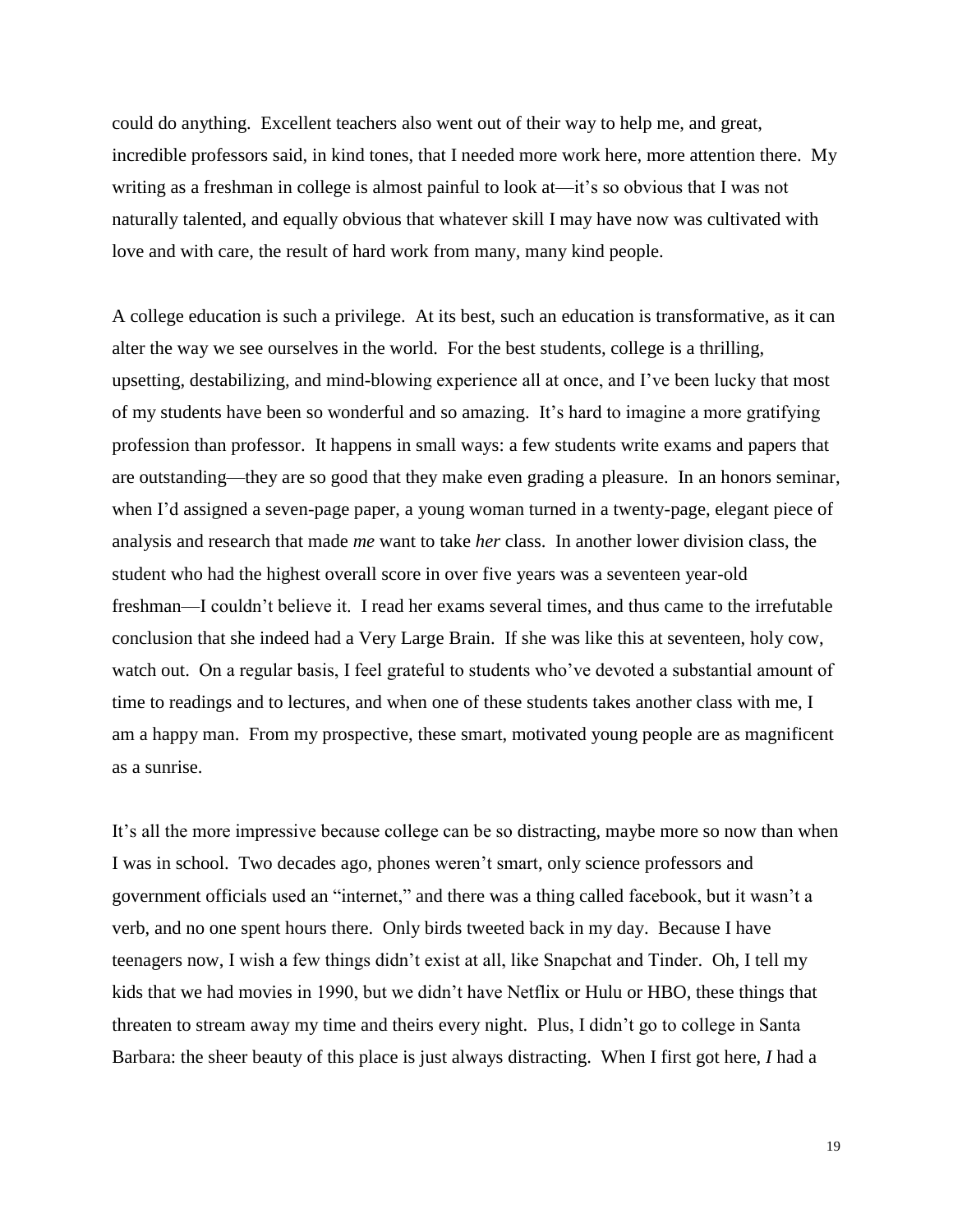hard time working, as if I had stumbled upon the land of the lotus-eaters. It's still hard to work at UCSB, especially after my wife got me one of them stand-up paddleboards. It's so fun!

I know it's tough. Really, I do. Demonstrating excellence and mastery over sixteen units in ten weeks in near perfect weather while surrounded by interesting people of your own age all connected through social media near beaches and surfing—well, this requires exceptional levels attentiveness. It requires a combination of talent and of discipline not common to people anywhere. Students who can do this deserve a lot more than chocolate. And so, in addition to the chocolate in my office, I've felt compelled to provide other incentives for students to do well in my classes. As a sign of gratitude and respect, the student who gets the top score in my lower division class will get a thank you note and an invitation for lunch with me and with his or her teaching assistant. If a student aces any two of my classes, I will offer to write a recommendation letter on the student's behalf for any prospective employer, or to a graduate program of his or her choice. If a student aces three or more of my classes, I will offer a much more detailed and elaborate letter, perhaps even send a copy to his or her parents. Students who do well in college deserve to be supported in every way possible, and if that turns out to be you, I am happy to sing your praises.

As a professor, I am most proud of the wonderful things that my students have done after UCSB. Several of them have gone on to earn doctorates, law degrees, and other graduate degrees, and from places like UCLA, USC, UCSB, Davis, Stanford, Hastings, Irvine, Penn, Wisconsin, Caltech, Chicago, Berkeley, and Harvard. One of my favorite students won a Fulbright for a year abroad in China, another was getting a doctorate at Michigan. The one at the University of Michigan was the first in her family to finish college, and she got scholarships for graduate study that were worth at least \$400,000. The other young woman who wrote that twenty-page paper went on to a Ph.D. program in Sociology, also with a big fat scholarship. What happened here was that these students turned their good grades into cold cash money. This happens a lot: many graduates of UCSB go on to complete professional degrees, and they make a decent living through fulfilling forms of work, as they manage big companies, government agencies, school districts, and other complex organizations. Many who don't go on to graduate school right away